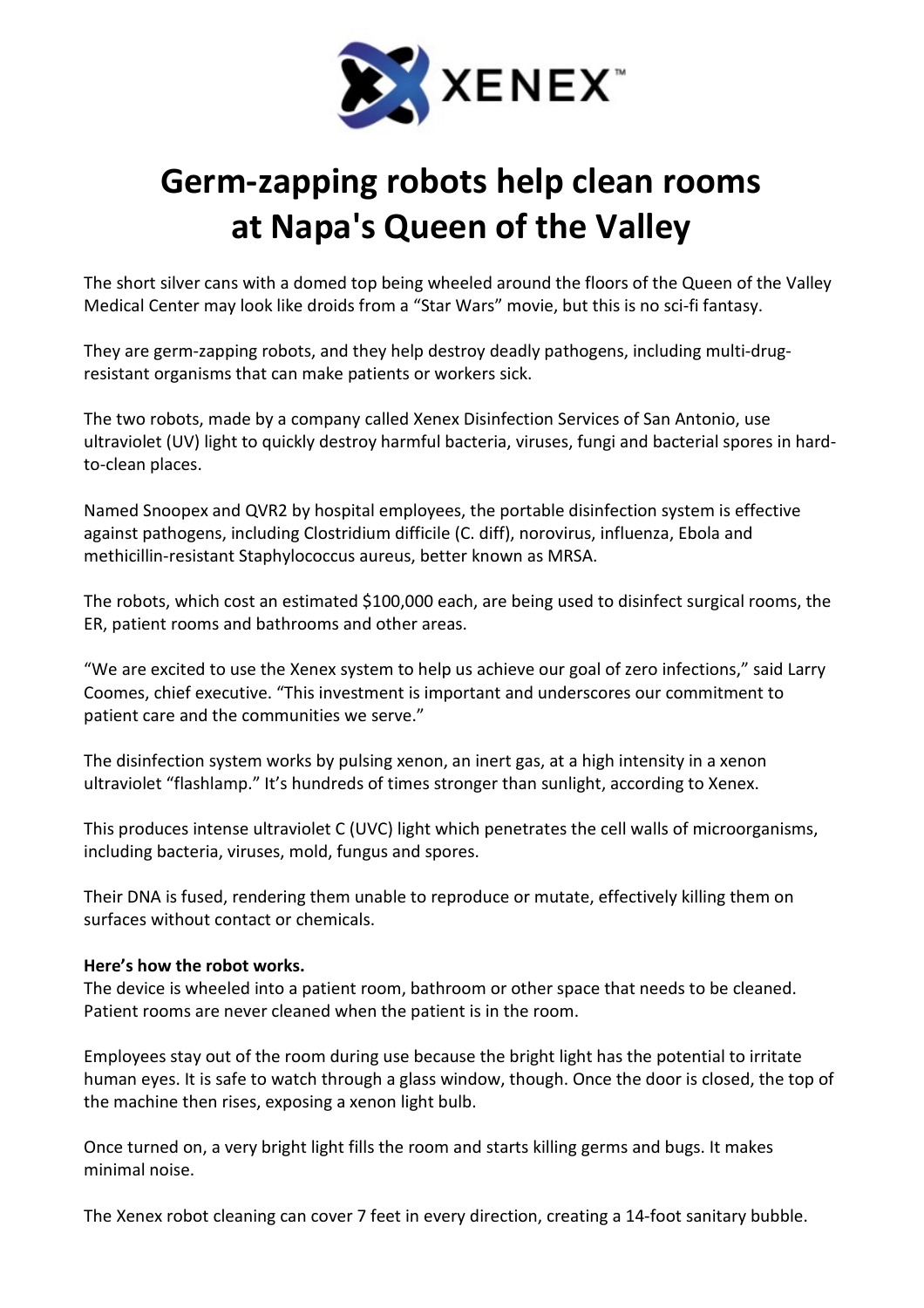During cleanings, the robot is moved around the room so the light reaches all surfaces. The disinfection process takes from five to 25 minutes, depending on how big the room is or how many times the robot needs to be moved within that space.

The term "UV light" might make some think of tanning beds. However, the light emitted in a tanning bed is UV-B.

The Xenex robot produces UV-C light, which doesn't occur naturally on earth (it's blocked by our ozone layer), according to the manufacturer. As a result, germs and bacteria have no resistance to the robot's UV-C light.

Before Snoopex and QVR2 were on the job at Queen of the Valley, rooms and areas were cleaned the tried and true way, using microfiber cloths and hydrogen peroxide based cleanser.

Those methods are certainly still used, said Kevin Herring, director of environmental services, facilities and engineering.

"We haven't changed any of the other cleaning processes" already in place. The robot cleaning "is a supplement to what we already do," he said. "It's an extra layer."

"This is just another way we can be proactive and ensure the safety of patients and our staff," he said.

According to a news release, the Xenex robot has been tested and proven using independent lab verification and has been credited by health care facilities across the U.S. for helping them reduce their infection rates significantly.

Queen of the Valley began using the Xenex robot early in 2016. By the second half of 2016, the Xenex cleaning program was fully in place.

Infections can have a direct effect on the bottom line of the hospital. Over the past three years, the federal government penalized the Queen because of various hospital-acquired conditions, including having a higher rate of C. Diff, which can cause diarrhea, fever and abdominal cramps.

However, from July 2016 to December 2016, the Queen decreased rates of C. Diff by 47.3 percent, when compared to the same period in 2015. Using the Xenex robots – and other processes and tools — helped bring down that rate, according to the hospital.

More than 300 community hospitals, Veterans Affairs and DoD facilities in the U.S., Canada, Africa and Europe are using Xenex robots, which are also in use in skilled nursing facilities, ambulatory surgery centers and long-term acute care facilities, said the news release.

According to the manufacturer, hospitals often calculate the incremental cost of various types of hospital-acquired infections to be from \$3,000 to \$5,000, all the way to \$20,000 to \$30,000.

Compared to the cost of one robot, the hospital needs only to avoid a handful of infections to recoup the investment, said the manufacturer.